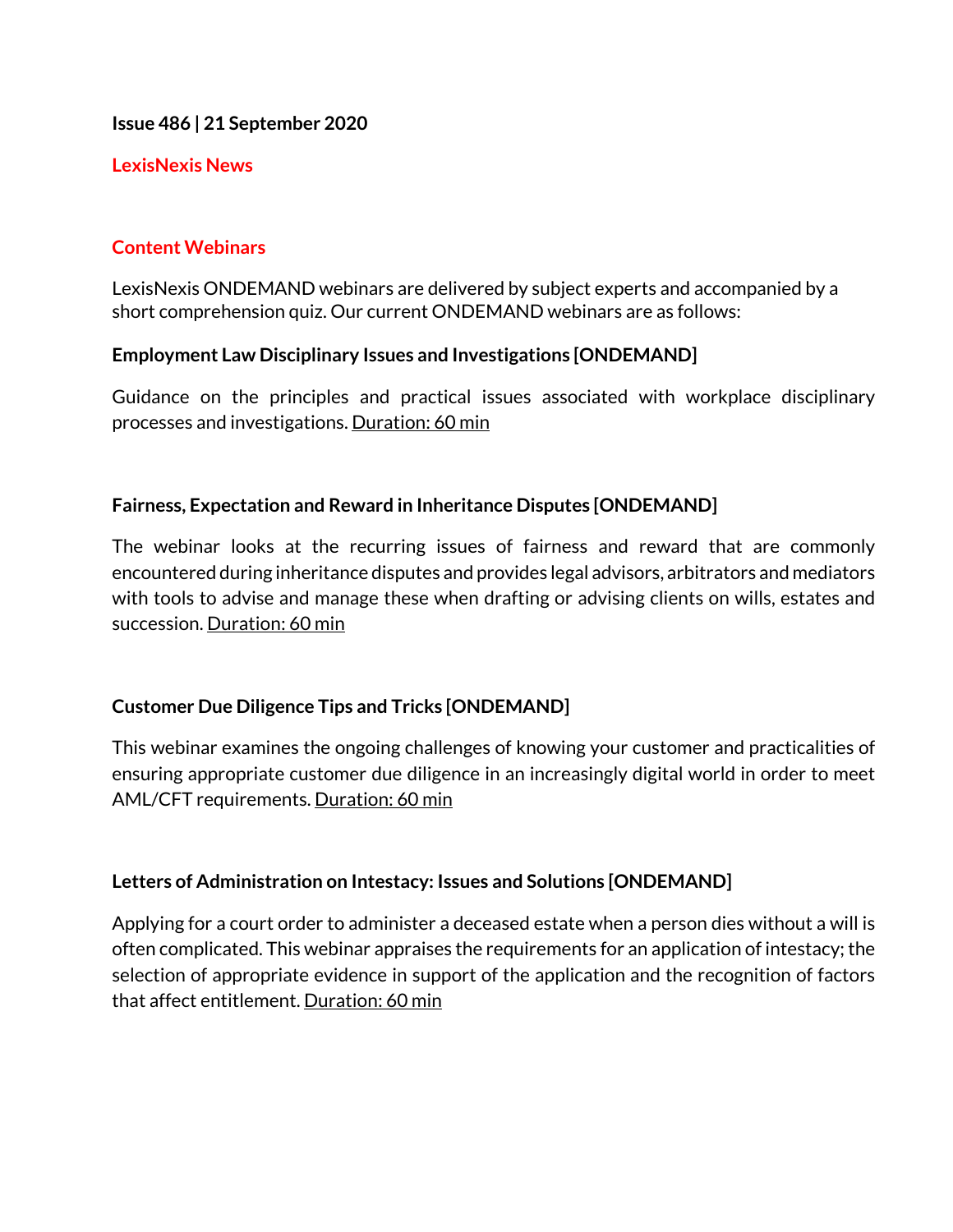# **Letters of Administration with the Will Annexed [ONDEMAND]**

The application process for Letters of Administration with the will annexed differs from probate applications and knowing what matters need to be considered and addressed and supported by evidence, or indeed omitted, when making an application, is not always clear. This webinar provides guidance on recognising the key requirements for the preparation of a valid will and the requirements for making an improperly executed will declared valid. Duration: 60 min

# **Product Support Webinars**

# *Did you know that our LexisNexis training webinars are complimentary, and most are CPD compliant?*

## **Lexis Draft Webinar – Monday, 22nd of September at 3pm**

Lexis Draft is a legal drafting solution. It is a Microsoft Word and Microsoft Outlook add-in ribbon that helps you draft faster and more efficiently. Lexis Draft contains legal proofreading, editorial review, research and analytical tools for accurate, consistent and efficient drafting. It checks for inconsistencies in documents, flags areas that need your attention and links directly to your LexisNexis services without leaving Word - saving you time. Duration: 45 min

# **NZ Bar Webinar – Wednesday, 23rd of September at 12pm**

NZBA members—Improve your skills and save time researching with Lexis Advance. In our Barfocused training session, discover how to make the most of the big red search box, filter your search results, create links to your favourite publications, highlight and annotate content, create your own work folders to organise your research. Makes researching easy for you. Duration: 60min

## **CaseBase & LexCite on Lexis Advance Webinar – Thursday, 24th of September at 12pm**

Have a look under the hood to get more understanding of how CaseBase and LexCite work on Lexis Advance. Understand the sources they draw their information from and how they can aid your legal research and save you time. Duration: 60 min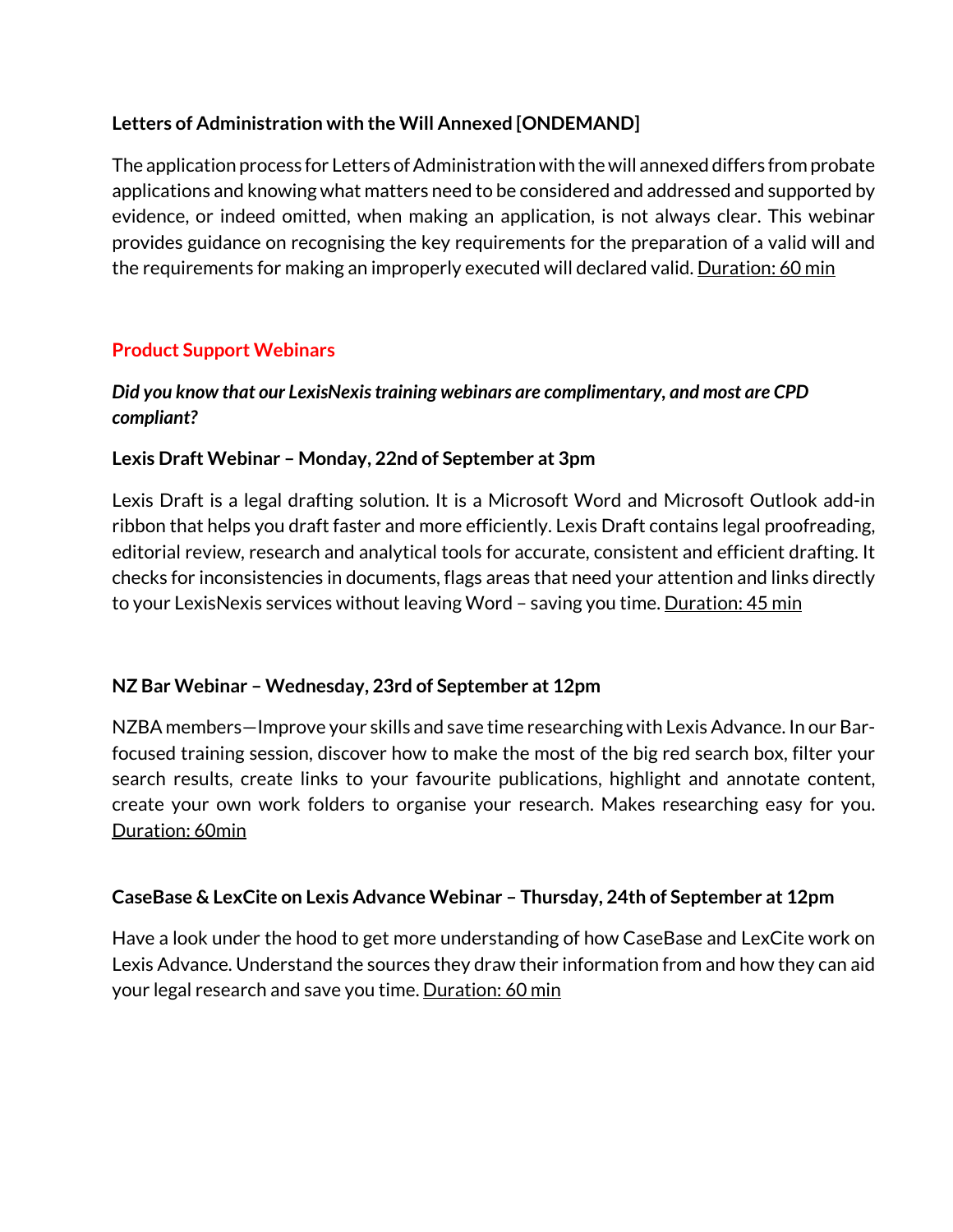## **Criminal Litigation Webinar – Thursday, 24th of September at 4pm**

This webinar covers various research topics using LexisNexis's criminal publications, including textbooks online and Practical Guidance. Join us for an overview of our criminal materials in Garrow and Turkington, Halls sentencing, Abbot & Thompson – District Courts Practice Criminal, Sim's court practice and Cross on Evidence. Duration: 60 min

## **NZ Bar Webinar – Wednesday, 30th of September at 12pm**

NZBA members—Improve your skills and save time researching with Lexis Advance. In our Barfocused training session, discover how to make the most of the big red search box, filter your search results, create links to your favourite publications, highlight and annotate content, create your own work folders to organise your research. Makes researching easy for you. Duration: 60min

## **Commercial**

## **Commercial Law in New Zealand**

Service 68 – September 2020 is now available online.

Commentary has been updated for chapters on: Fair Trading Act 1986; Export Trade Contracts; Credit Contracts and Consumer Finance Act 2003; Payment Systems; Banking; Competition Law; and Secured Transactions and Hire Purchase.

## **Morison's Company Law**

Service 197 – August 2020 is now available online.

Service 197 includes legislative updates to the Limited Partnerships Act 2008 and updates to the Constitution and Capacity, Shares, Company Transactions and Takeovers commentary.

#### **Morison's Securities Law**

Service 197 – August 2020 is now available online.

This service includes legislative updates to the Financial Markets Conduct Act 2013 and updates to the Anti-Money Laundering and Personal Property Securities commentary.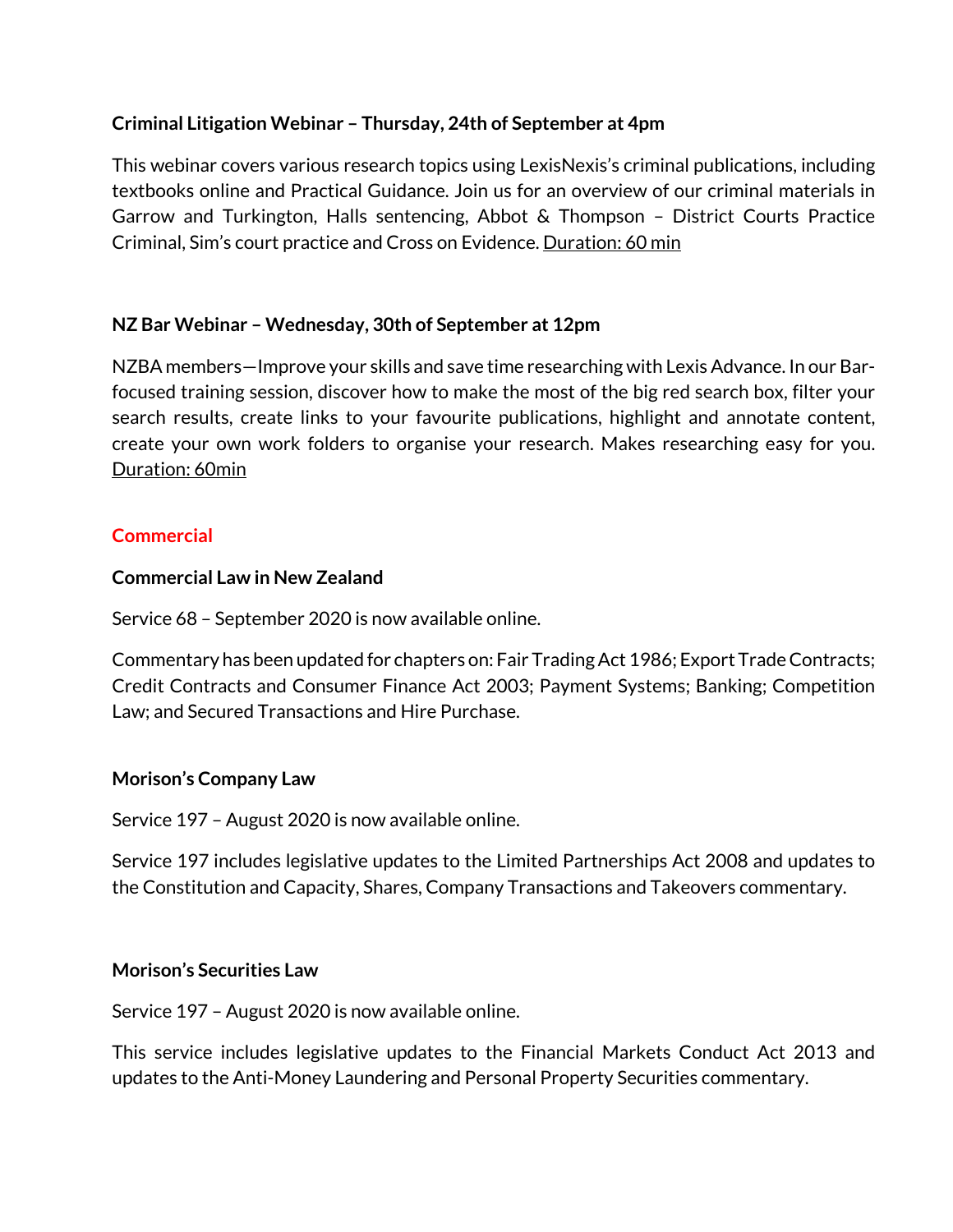### **Criminal**

**Textbooks** *Crimes Act 1961,* **25th edition** LNNZ RRP\*incl.GST: \$65.00 \$58.50 (pre-order price) ISBN: 9781988546377 Publication date: October 2020

*Cross on Evidence***, 11th edition** The Honourable Justice Downs (editor) RRP\*incl. GST: \$99.99 \$89.99 (pre-order price) ISBN: 9781988546384 Publication date: November 2020

### **Employment**

#### **Practical Guidance: Employment**

Latest legal updates

Ardern: government will always be cautious

Jobseekers affected by the COVID-19 job losses

#### **Family**

#### **Practical Guidance: Family**

Latest legal updates

Family Court (Supporting Children in Court) Legislation Bill to help address "failed" family justice reforms

New Family Court protocol for babies born through overseas surrogates

Transfer of property to help stepdaughter resulted in family dispute

Family Court considered spousal maintenance after death of partner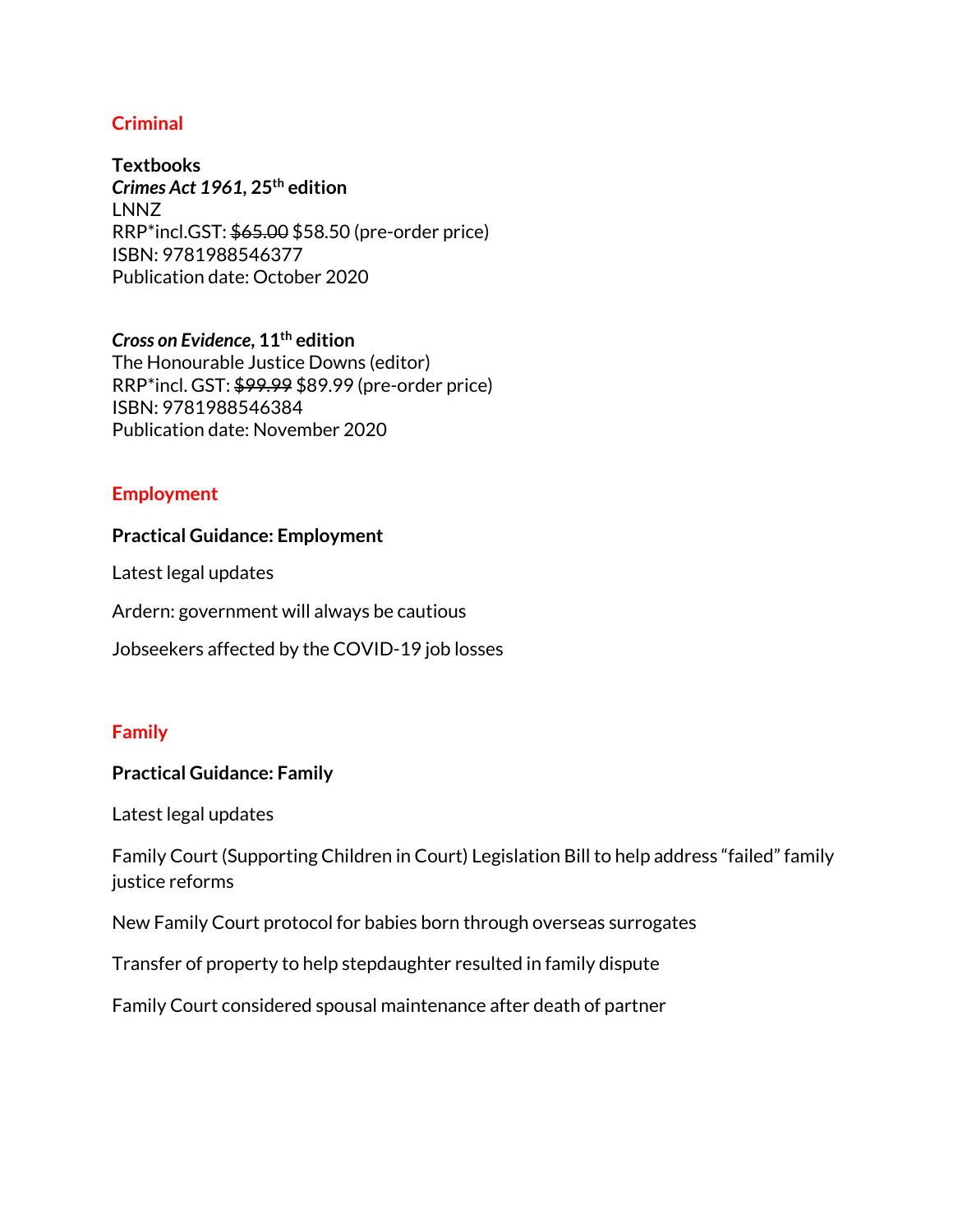### **International Law**

### **Textbook**

*The Conflict of Laws in New Zealand* Maria Hook & Jack Wass RRP\*incl GST: \$200.00 ISBN: 9780947514112 (book) Publication date: July 2020

## **New Zealand Law Reports**

### *LEX & LORE Podcast*

Join host, Geoff McLay, along with a who's who of academic and legal experts, as they dissect cases, judgements and developments affecting the courts today.

### **Property**

### **Kennedy-Grant and Weatherall on Construction Law**

August updates are now available online.

Commentary has been updated on: Adjudication under the Construction Contracts Act 2002; Adjudication and mediation under the Weathertight Homes Resolution Services Act 2006; and Claims under the Disputes Tribunals Act 1988 and court proceedings.

#### **Textbook**

*Principles of Land Law in New Zealand***, 3rd edition** Don McMorland RRP\*incl GST: \$220.00 ISBN: 9781988546230 Publication date: June 2020

#### **Resource Management**

**Textbook** *Environmental and Resource Management Law,* **7th edition** Derek Nolan (editor) RRP\*incl GST: \$220.00 ISBN: 9781988546247 Publication date: July 2020